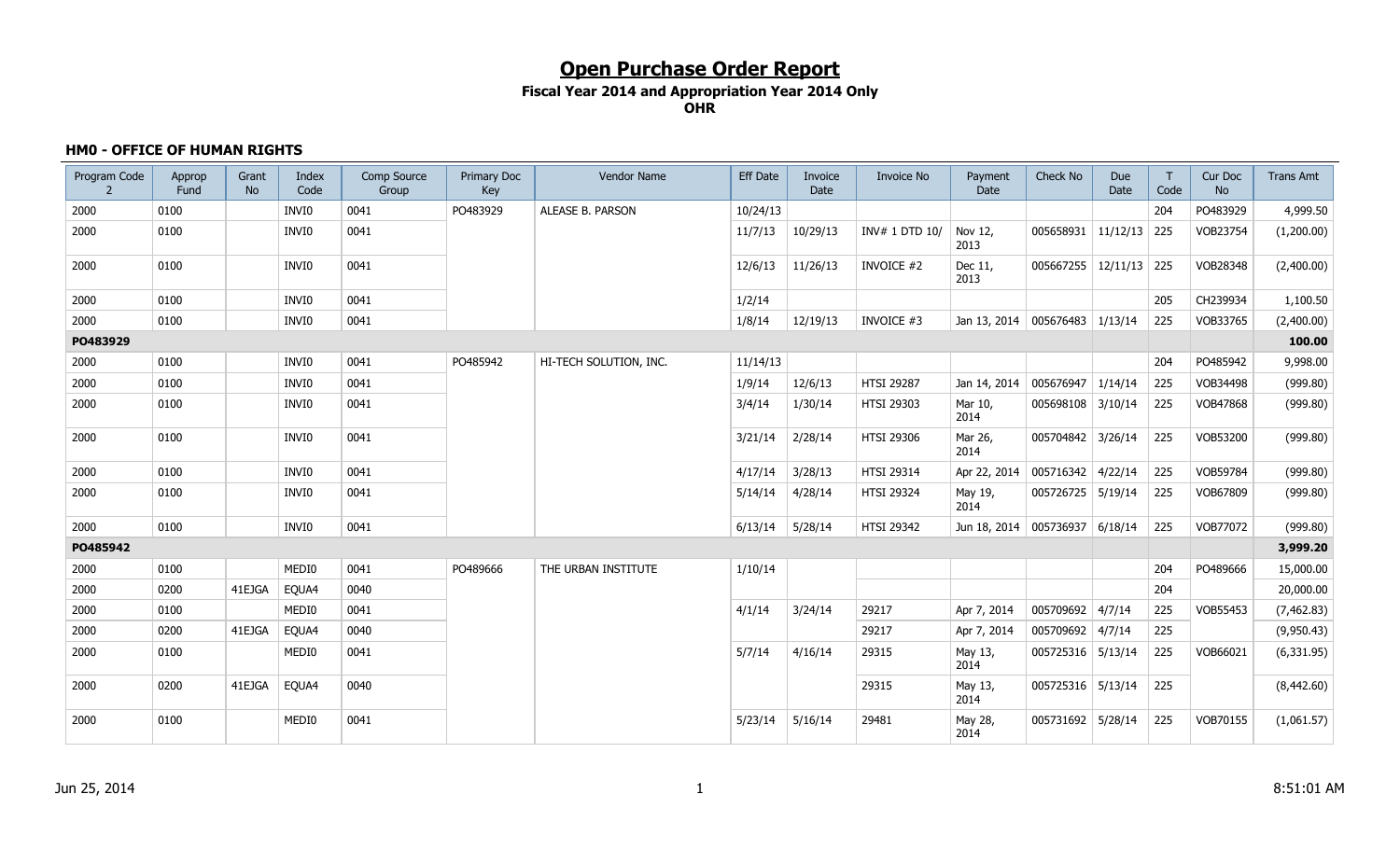| Program Code<br>$\overline{z}$ | Approp<br>Fund | Grant<br><b>No</b> | Index<br>Code | Comp Source<br>Group | Primary Doc<br>Key | Vendor Name                 | <b>Eff Date</b> | Invoice<br>Date | <b>Invoice No</b> | Payment<br>Date                    | Check No            | Due<br>Date | T<br>Code | Cur Doc<br><b>No</b> | <b>Trans Amt</b> |
|--------------------------------|----------------|--------------------|---------------|----------------------|--------------------|-----------------------------|-----------------|-----------------|-------------------|------------------------------------|---------------------|-------------|-----------|----------------------|------------------|
| 2000                           | 0200           | 41EJGA             | EQUA4         | 0040                 | PO489666           | THE URBAN INSTITUTE         | 5/23/14         | 5/16/14         | 29481             | May 28,<br>2014                    | 005731692 5/28/14   |             | 225       | VOB70155             | (1, 415.42)      |
| PO489666                       |                |                    |               |                      |                    |                             |                 |                 |                   |                                    |                     |             |           |                      | 335.20           |
| 2000                           | 0100           |                    | MEDI0         | 0041                 | PO490025           | <b>DUPONT COMPUTERS</b>     | 1/15/14         |                 |                   |                                    |                     |             | 204       | PO490025             | 9,999.50         |
| 2000                           | 0100           |                    | MEDI0         | 0041                 |                    |                             | 1/31/14         | 1/23/14         | 28165             | Feb 5, 2014                        | 005686336 2/5/14    |             | 225       | VOB39236             | (9,990.00)       |
| PO490025                       |                |                    |               |                      |                    |                             |                 |                 |                   |                                    |                     |             |           |                      | 9.50             |
| 2000                           | 0100           |                    | MEDI0         | 0041                 | PO490268           | MULTICULTURAL COMMUNITY     | 1/17/14         |                 |                   |                                    |                     |             | 204       | PO490268             | 24,000.00        |
| 2000                           | 0100           |                    | MEDI0         | 0041                 |                    | <b>SERVIC</b>               | 3/14/14         | 2/28/14         | 2628              | Mar 19,<br>2014                    | 005701370 3/19/14   |             | 225       | VOB51423             | (686.00)         |
| 2000                           | 0100           |                    | MEDI0         | 0041                 |                    |                             |                 | 2/28/14         | 2633              | Mar 19,<br>2014                    | 005701370 3/19/14   |             | 225       | VOB51424             | (294.00)         |
| 2000                           | 0100           |                    | MEDI0         | 0041                 |                    |                             | 5/7/14          | 3/31/14         | 2661              | May 12,<br>2014                    | 005724743 5/12/14   |             | 225       | VOB66039             | (882.00)         |
| 2000                           | 0100           |                    | MEDI0         | 0041                 |                    |                             | 5/14/14         | 4/30/14         | 2685              | May 19,<br>2014                    | 005726732 5/19/14   |             | 225       | VOB67824             | (1,682.00)       |
| 2000                           | 0100           |                    | MEDI0         | 0041                 |                    |                             | 6/13/14         | 5/31/14         | 2727              | Jun 18, 2014 005736938 6/18/14     |                     |             | 225       | VOB77062             | (200.00)         |
| 2000                           | 0100           |                    | MEDI0         | 0041                 |                    |                             |                 | 5/31/14         | 2728              | Jun 18, 2014   005736938   6/18/14 |                     |             | 225       | VOB77064             | (1,015.58)       |
| PO490268                       |                |                    |               |                      |                    |                             |                 |                 |                   |                                    |                     |             |           |                      | 19,240.42        |
| 2000                           | 0100           |                    | MEDI0         | 0041                 | PO490761           | WEST PUBLISHING CORP        | 1/28/14         |                 |                   |                                    |                     |             | 204       | PO490761             | 6,600.00         |
| 2000                           | 0100           |                    | MEDI0         | 0041                 |                    | WEST PUBLISHING CORPORATION | 5/14/14         | 2/1/14          | 828910001         | May 19,<br>2014                    | 005726762 5/19/14   |             | 225       | VOB67783             | (535.97)         |
| 2000                           | 0100           |                    | MEDI0         | 0041                 |                    |                             |                 | 12/1/13         | 828494085-1       | Jun 16, 2014                       | $005736127$ 6/16/14 |             | 225       | VOB67785             | (535.99)         |
| 2000                           | 0100           |                    | MEDI0         | 0041                 |                    |                             |                 | 1/1/14          | 828704915-1       | May 19,<br>2014                    | 005726762 5/19/14   |             | 225       | VOB67788             | (535.99)         |
| 2000                           | 0100           |                    | MEDI0         | 0041                 |                    |                             |                 | 11/1/13         | 828307717-1       | May 19,<br>2014                    | 005726762 5/19/14   |             | 225       | VOB67791             | (497.69)         |
| 2000                           | 0100           |                    | MEDI0         | 0041                 |                    |                             |                 | 4/1/14          | 829282674         | May 19,<br>2014                    | 005726762 5/19/14   |             | 225       | VOB67794             | (574.28)         |
| 2000                           | 0100           |                    | MEDI0         | 0041                 |                    |                             |                 | 3/1/14          | 829091141         | May 19,<br>2014                    | 005726762 5/19/14   |             | 225       | VOB67796             | (535.98)         |
| 2000                           | 0100           |                    | MEDI0         | 0041                 |                    |                             |                 | 5/1/14          | 829472545         | May 19,<br>2014                    | 005726762 5/19/14   |             | 225       | VOB67799             | (535.99)         |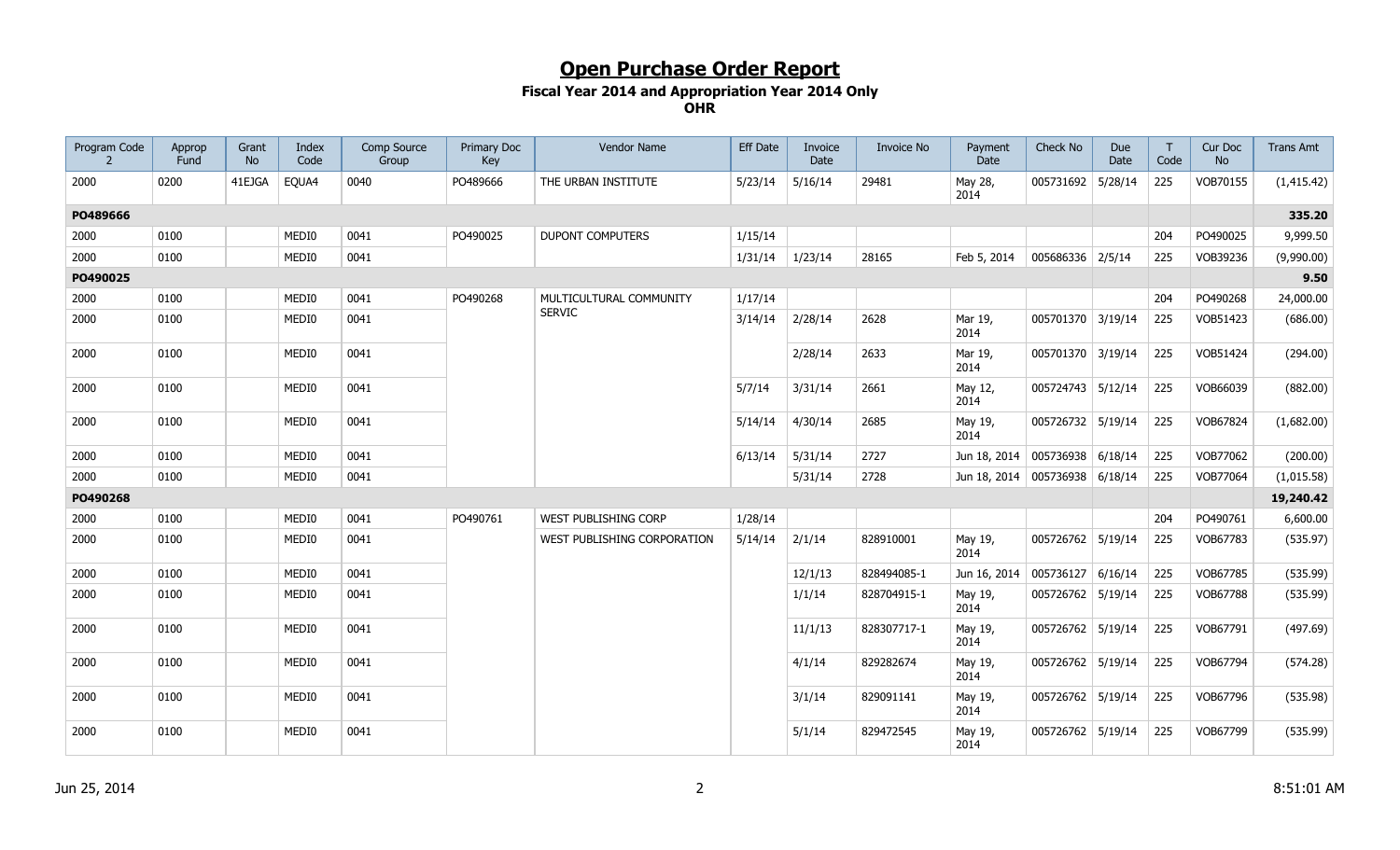| Program Code | Approp<br>Fund | Grant<br><b>No</b> | Index<br>Code | Comp Source<br>Group | Primary Doc<br>Key | Vendor Name                | <b>Eff Date</b> | Invoice<br>Date | <b>Invoice No</b> | Payment<br>Date                    | Check No          | Due<br>Date | T<br>Code | Cur Doc<br><b>No</b> | <b>Trans Amt</b> |
|--------------|----------------|--------------------|---------------|----------------------|--------------------|----------------------------|-----------------|-----------------|-------------------|------------------------------------|-------------------|-------------|-----------|----------------------|------------------|
| PO490761     |                |                    |               |                      |                    |                            |                 |                 |                   |                                    |                   |             |           |                      | 2,848.11         |
| 2000         | 0100           |                    | MEDI0         | 0041                 | PO490970           | THE AQUILINE GROUP         | 1/30/14         |                 |                   |                                    |                   |             | 204       | PO490970             | 34,955.00        |
| 2000         | 0100           |                    | MEDI0         | 0041                 |                    |                            | 4/17/14         | 4/8/14          | 04082014001       | Apr 22, 2014                       | 005716344         | 4/22/14     | 225       | <b>VOB59788</b>      | (1,780.41)       |
| 2000         | 0100           |                    | MEDI0         | 0041                 |                    |                            | 5/7/14          | 4/17/14         | 04172014001       | May 12,<br>2014                    | 005724744 5/12/14 |             | 225       | VOB66054             | (576.00)         |
| 2000         | 0100           |                    | MEDI0         | 0041                 |                    |                            |                 | 4/30/14         | 04302014001       | May 12,<br>2014                    | 005724744 5/12/14 |             | 225       | VOB66058             | (5,000.00)       |
| 2000         | 0100           |                    | MEDI0         | 0041                 |                    |                            | 6/13/14         | 6/12/14         | 0612014001        | Jun 18, 2014   005736939   6/18/14 |                   |             | 225       | VOB77068             | (5,000.00)       |
| PO490970     |                |                    |               |                      |                    |                            |                 |                 |                   |                                    |                   |             |           |                      | 22,598.59        |
| 2000         | 0200           | 41EJGA             | EQUA4         | 0040                 | PO491041           | CRUZ CREW, INC.            | 1/31/14         |                 |                   |                                    |                   |             | 204       | PO491041             | 5,000.00         |
| 2000         | 0200           | 41EJGA             | EQUA4         | 0040                 |                    |                            | 2/12/14         | 1/31/14         | INV# 300          | Feb 14, 2014                       | 005690275         | 2/17/14     | 225       | VOB40902             | (2,830.00)       |
| 2000         | 0200           | 41EJGA             | EQUA4         | 0040                 |                    |                            | 3/4/14          | 2/22/14         | INV# 299          | Mar 10,<br>2014                    | 005698124 3/10/14 |             | 225       | VOB47862             | (650.00)         |
| 2000         | 0200           | 41EJGA             | EQUA4         | 0040                 |                    |                            |                 | 2/8/14          | INV# 295          | Mar 10,<br>2014                    | 005698124         | 3/10/14     | 225       | VOB47864             | (650.00)         |
| PO491041     |                |                    |               |                      |                    |                            |                 |                 |                   |                                    |                   |             |           |                      | 870.00           |
| 2000         | 0200           | 41EJGA             | EQUA4         | 0040                 | PO491084           | ROSS PROFESSIONAL SERVICES | 1/31/14         |                 |                   |                                    |                   |             | 204       | PO491084             | 5,000.00         |
| 2000         | 0200           | 41EJGA             | EQUA4         | 0040                 |                    |                            | 3/4/14          | 2/24/14         | 55-033            | Mar 10,<br>2014                    | 005698114 3/10/14 |             | 225       | VOB48029             | (1,466.30)       |
| 2000         | 0200           | 41EJGA             | EQUA4         | 0040                 |                    |                            | 3/5/14          | 2/12/14         | 55-032            | Mar 10,<br>2014                    | 005698114 3/10/14 |             | 225       | VOB48031             | (946.00)         |
| 2000         | 0100           |                    | INVI0         | 0040                 |                    |                            | 3/7/14          |                 |                   |                                    |                   |             | 217       | CH280526             | 4,999.50         |
| 2000         | 0100           |                    | INVI0         | 0040                 |                    |                            | 3/21/14         | 3/14/14         | 55-034            | Mar 26,<br>2014                    | 005704848 3/26/14 |             | 225       | VOB53192             | (827.71)         |
| 2000         | 0200           | 41EJGA             | EQUA4         | 0040                 |                    |                            |                 |                 | 55-034            | Mar 26,<br>2014                    | 005704848 3/26/14 |             | 225       |                      | (827.79)         |
| 2000         | 0100           |                    | INVI0         | 0040                 |                    |                            | 4/8/14          | 3/28/14         | 55-035            | Apr 14, 2014                       | 005713951 4/14/14 |             | 225       | VOB58111             | (851.36)         |
| 2000         | 0200           | 41EJGA             | EQUA4         | 0040                 |                    |                            |                 |                 | 55-035            | Apr 14, 2014                       | 005713951 4/14/14 |             | 225       |                      | (851.44)         |
| 2000         | 0100           |                    | INVI0         | 0040                 |                    |                            | 4/30/14         | 4/9/14          | 55-036            | May 6, 2014                        | 005722574         | 5/6/14      | 225       | VOB63130             | (983.53)         |
| 2000         | 0200           | 41EJGA             | EQUA4         | 0040                 |                    |                            |                 |                 | 55-036            | May 6, 2014                        | 005722574 5/6/14  |             | 225       |                      | (908.47)         |
| 2000         | 0200           | 41EJGA             | EQUA4         | 0040                 |                    |                            | 5/7/14          |                 |                   |                                    |                   |             | 217       | CH319952             | 5,000.00         |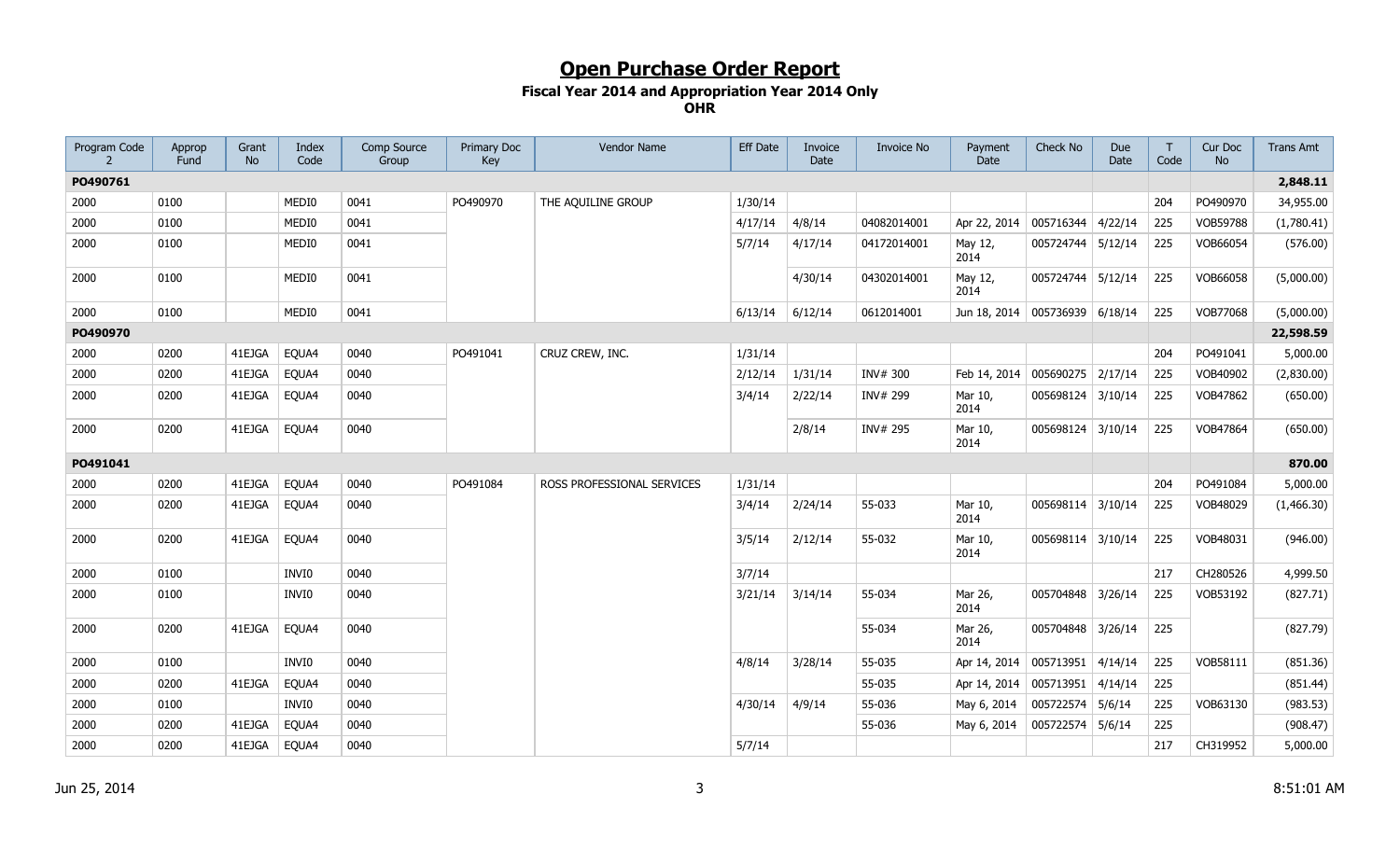| Program Code<br>$\overline{z}$ | Approp<br>Fund | Grant<br><b>No</b> | Index<br>Code     | Comp Source<br>Group | Primary Doc<br>Key | Vendor Name                | <b>Eff Date</b> | Invoice<br>Date | <b>Invoice No</b> | Payment<br>Date                    | Check No          | Due<br>Date | T<br>Code | Cur Doc<br><b>No</b> | <b>Trans Amt</b> |
|--------------------------------|----------------|--------------------|-------------------|----------------------|--------------------|----------------------------|-----------------|-----------------|-------------------|------------------------------------|-------------------|-------------|-----------|----------------------|------------------|
| 2000                           | 0100           |                    | INVI0             | 0040                 | PO491084           | ROSS PROFESSIONAL SERVICES | 5/14/14         | 5/8/14          | 55-038            | May 19,<br>2014                    | 005726736 5/19/14 |             | 225       | VOB67804             | (945.97)         |
| 2000                           | 0200           | 41EJGA             | EQUA4             | 0040                 |                    |                            |                 |                 | 55-038            | May 19,<br>2014                    | 005726736 5/19/14 |             | 225       |                      | (946.03)         |
| 2000                           | 0100           |                    | INVI0             | 0040                 |                    |                            | 5/15/14         | 4/23/14         | 55-037            | May 20,<br>2014                    | 005727198 5/20/14 |             | 225       | VOB67808             | (851.37)         |
| 2000                           | 0200           | 41EJGA             | EQUA4             | 0040                 |                    |                            |                 |                 | 55-037            | May 20,<br>2014                    | 005727198 5/20/14 |             | 225       |                      | (851.43)         |
| 2000                           | 0100           |                    | INVI0             | 0040                 |                    |                            | 6/5/14          | 5/21/14         | 55-039            | Jun 10, 2014                       | 005734935 6/10/14 |             | 225       | VOB74561             | (539.56)         |
| 2000                           | 0200           | 41EJGA             | EQUA4             | 0040                 |                    |                            |                 |                 | 55-039            | Jun 10, 2014   005734935   6/10/14 |                   |             | 225       |                      | (1, 352.44)      |
| 2000                           | 0100           |                    | INVI0             | 0040                 |                    |                            | 6/18/14         | 6/4/14          | 55-040            | Jun 23, 2014                       | 005737853 6/23/14 |             | 225       | VOB77675             | 0.00             |
| 2000                           | 0200           | 41EJGA             | EQUA4             | 0040                 |                    |                            |                 |                 | 55-040            | Jun 23, 2014   005737853   6/23/14 |                   |             | 225       |                      | (1,702.80)       |
| PO491084                       |                |                    |                   |                      |                    |                            |                 |                 |                   |                                    |                   |             |           |                      | 147.30           |
| 2000                           | 0100           |                    | MEDI0             | 0041                 | PO491764           | THE EQUAL RIGHTS CENTER    | 2/12/14         |                 |                   |                                    |                   |             | 204       | PO491764             | 4,236.00         |
| 2000                           | 0100           |                    | OVER <sub>0</sub> | 0040                 |                    |                            |                 |                 |                   |                                    |                   |             | 204       |                      | 12,726.44        |
| 2000                           | 0200           | 41EJGA             | EQUA4             | 0040                 |                    |                            |                 |                 |                   |                                    |                   |             | 204       |                      | 13,037.56        |
| 2000                           | 0100           |                    | MEDI0             | 0041                 |                    |                            | 4/29/14         | 4/18/14         | DC OHR<br>#14-002 | May 5, 2014                        | 005721987 5/5/14  |             | 225       | VOB63145             | (1,412.00)       |
| 2000                           | 0100           |                    | OVER <sub>0</sub> | 0040                 |                    |                            |                 |                 | DC OHR<br>#14-002 | May 5, 2014                        | 005721987 5/5/14  |             | 225       |                      | (4,242.15)       |
| 2000                           | 0200           | 41EJGA             | EQUA4             | 0040                 |                    |                            |                 |                 | DC OHR<br>#14-002 | May 5, 2014                        | 005721987         | 5/5/14      | 225       |                      | (4,345.85)       |
| PO491764                       |                |                    |                   |                      |                    |                            |                 |                 |                   |                                    |                   |             |           |                      | 20,000.00        |
| 2000                           | 0100           |                    | MEDI0             | 0041                 | PO492384           | <b>ELSA TEKLEHYMANOT</b>   | 2/25/14         |                 |                   |                                    |                   |             | 204       | PO492384             | 1,500.00         |
| 2000                           | 0100           |                    | MEDI0             | 0041                 |                    |                            | 3/4/14          | 2/26/14         | INVOICE #01       | Mar 10,<br>2014                    | 005698122 3/10/14 |             | 225       | VOB47852             | (500.00)         |
| 2000                           | 0100           |                    | MEDI0             | 0041                 |                    |                            | 3/14/14         | 3/6/14          | INVOICE# 02       | Mar 19,<br>2014                    | 005701380 3/19/14 |             | 225       | VOB51425             | (500.00)         |
| 2000                           | 0100           |                    | OVER <sub>0</sub> | 0041                 |                    |                            | 4/29/14         |                 |                   |                                    |                   |             | 217       | CH314193             | 7,000.00         |
| 2000                           | 0100           |                    | MEDI0             | 0041                 |                    |                            | 4/30/14         | 4/8/14          | INV #03           | May 6, 2014                        | 005722591 5/6/14  |             | 225       | VOB64657             | (88.24)          |
| 2000                           | 0100           |                    | OVER <sub>0</sub> | 0041                 |                    |                            |                 |                 | INV #03           | May 6, 2014                        | 005722591 5/6/14  |             | 225       |                      | (411.76)         |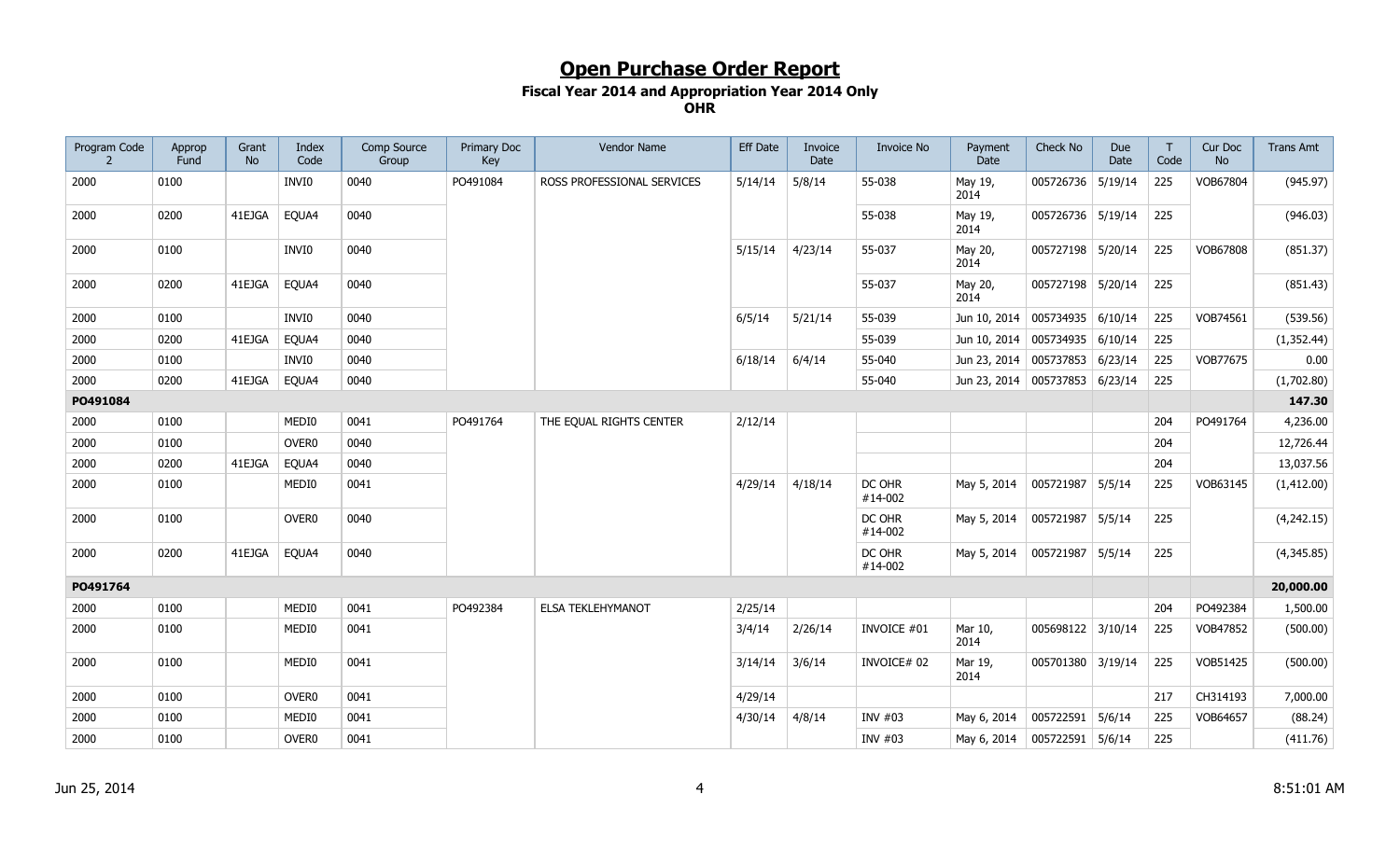| Program Code | Approp<br>Fund | Grant<br><b>No</b> | Index<br>Code     | Comp Source<br>Group | Primary Doc<br>Key | Vendor Name               | <b>Eff Date</b> | Invoice<br>Date | Invoice No            | Payment<br>Date        | Check No          | <b>Due</b><br>Date | $\mathsf{T}$<br>Code | Cur Doc<br><b>No</b> | <b>Trans Amt</b> |
|--------------|----------------|--------------------|-------------------|----------------------|--------------------|---------------------------|-----------------|-----------------|-----------------------|------------------------|-------------------|--------------------|----------------------|----------------------|------------------|
| 2000         | 0100           |                    | MEDI0             | 0041                 | PO492384           | <b>ELSA TEKLEHYMANOT</b>  | 5/7/14          | 5/5/14          | <b>INV DTD 5/5/20</b> | May 12,<br>2014        | 005724751 5/12/14 |                    | 225                  | VOB66030             | (169.41)         |
| 2000         | 0100           |                    | OVER <sub>0</sub> | 0041                 |                    |                           |                 |                 | INV DTD 5/5/20        | May 12,<br>2014        | 005724751 5/12/14 |                    | 225                  |                      | (790.59)         |
| 2000         | 0100           |                    | MEDI0             | 0041                 |                    |                           | 5/23/14         | 5/19/14         | INV DTD 5/19/1        | May 27,<br>2014        | 001134745 5/28/14 |                    | 225                  | VOB70153             | (169.41)         |
| 2000         | 0100           |                    | OVER <sub>0</sub> | 0041                 |                    |                           |                 |                 | INV DTD 5/19/1        | May 27,<br>2014        | 001134745 5/28/14 |                    | 225                  |                      | (790.59)         |
| 2000         | 0100           |                    | MEDI0             | 0041                 |                    |                           | 6/5/14          | 6/2/14          | <b>INV DTD 6/2/20</b> | Jun 9, 2014            | 001135388 6/10/14 |                    | 225                  | VOB74545             | 0.00             |
| 2000         | 0100           |                    | OVER <sub>0</sub> | 0041                 |                    |                           |                 |                 | INV DTD 6/2/20        | Jun 9, 2014            | 001135388 6/10/14 |                    | 225                  |                      | (960.00)         |
| 2000         | 0100           |                    | MEDI0             | 0041                 |                    |                           | 6/19/14         | 6/18/14         | 6/18/2014 INV         | Jun 23, 2014           | 001136267 6/24/14 |                    | 225                  | VOB78580             | (72.94)          |
| 2000         | 0100           |                    | OVER <sub>0</sub> | 0041                 |                    |                           |                 |                 | 6/18/2014 INV         | Jun 23, 2014 001136267 |                   | 6/24/14            | 225                  |                      | (887.06)         |
| PO492384     |                |                    |                   |                      |                    |                           |                 |                 |                       |                        |                   |                    |                      |                      | 3,160.00         |
| 2000         | 0100           |                    | MEDI0             | 0041                 | PO492386           | IDEN D. CAMPBELL MCCOLLUM | 2/25/14         |                 |                       |                        |                   |                    | 204                  | PO492386             | 2,250.00         |
| 2000         | 0100           |                    | MEDI0             | 0041                 |                    |                           | 3/20/14         | 3/12/14         | INVOICE 001           | Mar 25,<br>2014        | 005704388 3/25/14 |                    | 225                  | VOB51432             | (587.50)         |
| 2000         | 0100           |                    | MEDI0             | 0041                 |                    |                           | 6/2/14          | 5/19/14         | INVOICE 001 DT        | Jun 9, 2014            | 005734175 6/9/14  |                    | 225                  | VOB72849             | (1,575.00)       |
| PO492386     |                |                    |                   |                      |                    |                           |                 |                 |                       |                        |                   |                    |                      |                      | 87.50            |
| 2000         | 0200           | 41EJGA             | EQUA4             | 0040                 | PO492924           | MELODY REGINA WEBB        | 3/10/14         |                 |                       |                        |                   |                    | 204                  | PO492924             | 5,000.00         |
| 2000         | 0200           | 41EJGA             | EQUA4             | 0040                 |                    |                           | 3/21/14         | 3/16/14         | INVOICE# 0316         | Mar 25,<br>2014        | LO005426          | 3/26/14            | 225                  | VOB53194             | (600.00)         |
| 2000         | 0200           | 41EJGA             | EQUA4             | 0040                 |                    |                           | 4/1/14          | 3/21/14         | INVOICE #0321         | Apr 4, 2014            | LO005496          | 4/7/14             | 225                  | VOB55448             | (837.00)         |
| 2000         | 0200           | 41EJGA             | EQUA4             | 0040                 |                    |                           | 4/8/14          | 3/30/14         | INVOICE# 0330         | Apr 11, 2014           | LO005540          | 4/14/14            | 225                  | VOB58112             | (850.00)         |
| 2000         | 0200           | 41EJGA             | EQUA4             | 0040                 |                    |                           | 4/17/14         | 4/5/14          | INVOICE# 0404         | Apr 21, 2014           | LO005596          | 4/22/14            | 225                  | VOB59781             | (837.50)         |
| 2000         | 0200           | 41EJGA             | EQUA4             | 0040                 |                    |                           | 4/23/14         | 4/11/14         | 0411                  | Apr 25, 2014           | LO005637          | 4/28/14            | 225                  | VOB60297             | (562.50)         |
| 2000         | 0200           | 41EJGA             | EQUA4             | 0040                 |                    |                           | 4/29/14         | 4/11/14         | INVOICE #0411         | May 1, 2014            | LO005670          | 5/4/14             | 225                  | VOB61781             | (562.50)         |
| 2000         | 0200           | 41EJGA             | EQUA4             | 0040                 |                    |                           | 5/8/14          | 4/20/14         | INV #0419             | May 12,<br>2014        | LO005727          | 5/13/14            | 225                  | VOB63146             | (750.00)         |
| PO492924     |                |                    |                   |                      |                    |                           |                 |                 |                       |                        |                   |                    |                      |                      | 0.50             |
| 2000         | 0100           |                    | MEDI0             | 0041                 | PO493046           | <b>JULIE T. RICHER</b>    | 3/12/14         |                 |                       |                        |                   |                    | 204                  | PO493046             | 300.00           |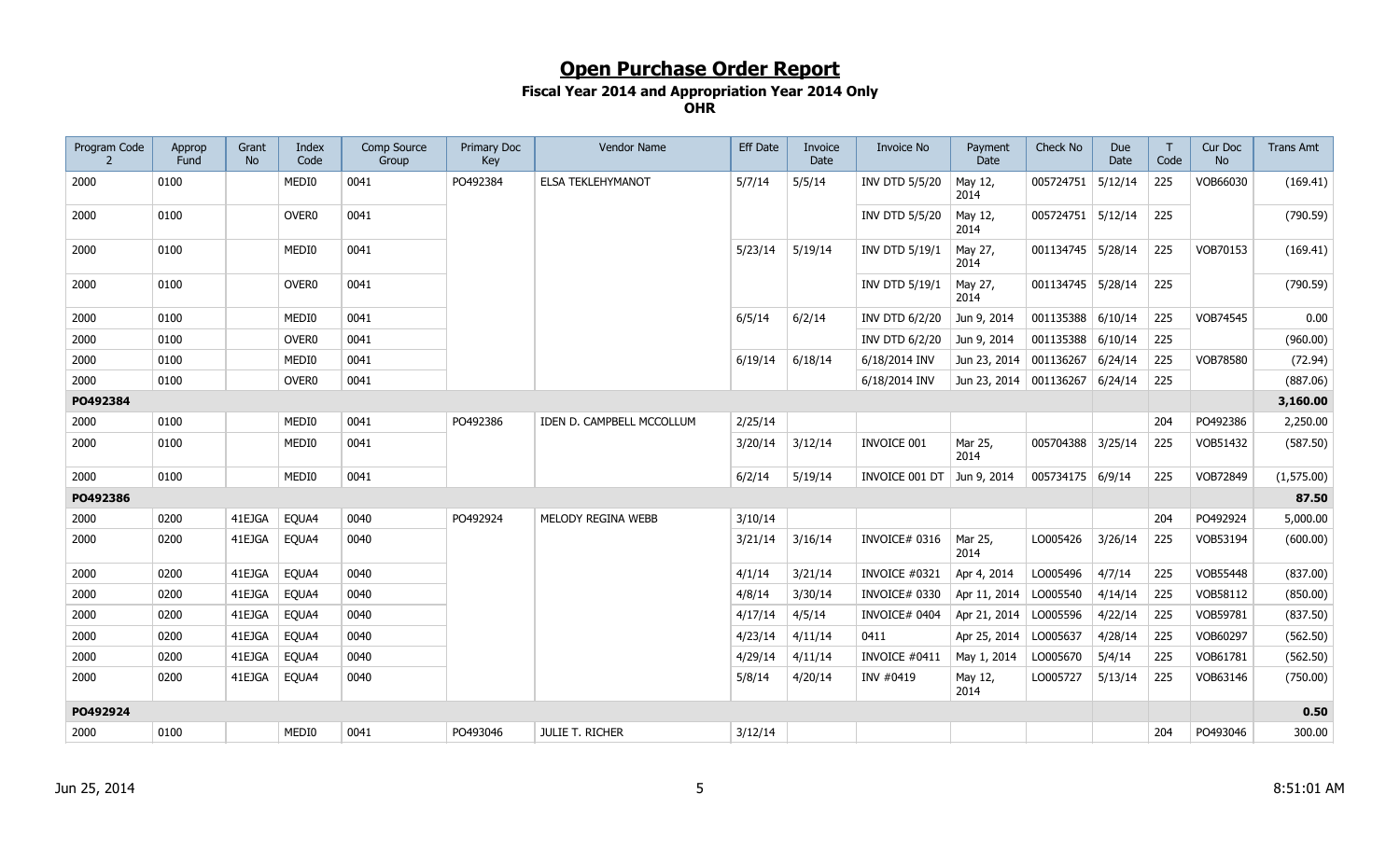| Program Code<br>$\overline{z}$ | Approp<br>Fund | Grant<br><b>No</b> | Index<br>Code | Comp Source<br>Group | Primary Doc<br>Key | Vendor Name                            | <b>Eff Date</b> | Invoice<br>Date | <b>Invoice No</b>         | Payment<br>Date                    | Check No          | Due<br>Date | $\mathsf{T}$<br>Code | Cur Doc<br><b>No</b> | <b>Trans Amt</b> |
|--------------------------------|----------------|--------------------|---------------|----------------------|--------------------|----------------------------------------|-----------------|-----------------|---------------------------|------------------------------------|-------------------|-------------|----------------------|----------------------|------------------|
| 2000                           | 0100           |                    | MEDI0         | 0041                 | PO493046           | <b>JULIE T. RICHER</b>                 | 3/21/14         | 3/14/14         | 1/31/14 SERVIC            | Mar 26,<br>2014                    | 005704865         | 3/26/14     | 225                  | VOB53195             | (133.90)         |
| PO493046                       |                |                    |               |                      |                    |                                        |                 |                 |                           |                                    |                   |             |                      |                      | 166.10           |
| 2000                           | 0200           | 41HHGA HHUD4       |               | 0041                 | PO493434           | HOUSING COUNSELING SERVICES, I 3/19/14 |                 |                 |                           |                                    |                   |             | 204                  | PO493434             | 19,000.00        |
| PO493434                       |                |                    |               |                      |                    |                                        |                 |                 |                           |                                    |                   |             |                      |                      | 19,000.00        |
| 2000                           | 0200           | 41HHGA   HHUD4     |               | 0041                 | PO493569           | THE EQUAL RIGHTS CENTER                | 3/20/14         |                 |                           |                                    |                   |             | 204                  | PO493569             | 12,667.00        |
| 2000                           | 0200           | 41HHGA             | HHUD4         | 0041                 |                    |                                        | 4/1/14          | 3/24/14         | DC OHR<br>#14-001         | Apr 7, 2014                        | 005709676 4/7/14  |             | 225                  | VOB55451             | (2,000.00)       |
| 2000                           | 0200           | 41HHGA             | HHUD4         | 0041                 |                    |                                        | 6/5/14          | 6/2/14          | DC OHR FHAP<br>#1         | Jun 10, 2014 005734944 6/10/14     |                   |             | 225                  | VOB74577             | (5,334.00)       |
| PO493569                       |                |                    |               |                      |                    |                                        |                 |                 |                           |                                    |                   |             |                      |                      | 5,333.00         |
| 2000                           | 0100           |                    | INVI0         | 0020                 | PO493710           | CAPITAL SERVICES AND SUPPLIES          | 3/24/14         |                 |                           |                                    |                   |             | 204                  | PO493710             | 10,000.00        |
| 2000                           | 0100           |                    | INVI0         | 0020                 |                    |                                        | 5/19/14         | 4/28/14         | 013243                    | May 23,<br>2014                    | 005729017 5/26/14 |             | 225                  | VOB69502             | (7,268.36)       |
| 2000                           | 0100           |                    | INVI0         | 0041                 |                    |                                        | 5/21/14         |                 |                           |                                    |                   |             | 217                  | CH329290             | 5,000.00         |
| 2000                           | 0100           |                    | INVI0         | 0020                 |                    |                                        | 5/28/14         | 5/12/14         | 013321 RE-<br><b>ENTE</b> | Jun 2, 2014                        | 005732469 6/2/14  |             | 225                  | VOB71819             | (1,459.93)       |
| 2000                           | 0100           |                    | INVI0         | 0041                 |                    |                                        |                 |                 | 013321 RE-<br><b>ENTE</b> | Jun 2, 2014                        | 005732469 6/2/14  |             | 225                  |                      | (729.97)         |
| 2000                           | 0100           |                    | INVI0         | 0020                 |                    |                                        | 6/5/14          | 3/13/14         | 012992                    | Jun 10, 2014 005734939 6/10/14     |                   |             | 225                  | VOB74568             | (829.33)         |
| 2000                           | 0100           |                    | INVI0         | 0041                 |                    |                                        |                 |                 | 012992                    | Jun 10, 2014   005734939   6/10/14 |                   |             | 225                  |                      | (414.67)         |
| PO493710                       |                |                    |               |                      |                    |                                        |                 |                 |                           |                                    |                   |             |                      |                      | 4,297.74         |
| 2000                           | 0200           | 41HHGA             | HHUD4         | 0040                 | PO493746           | <b>DUPONT COMPUTERS</b>                | 3/25/14         |                 |                           |                                    |                   |             | 204                  | PO493746             | 10,000.00        |
| 2000                           | 0200           | 41HHGA             | HHUD4         | 0040                 |                    |                                        | 4/1/14          | 3/25/14         | 28275                     | Apr 7, 2014                        | 005709658 4/7/14  |             | 225                  | VOB55530             | (9,979.00)       |
| 2000                           | 0100           |                    | INVI0         | 0070                 |                    |                                        | 4/9/14          |                 |                           |                                    |                   |             | 217                  | CH301774             | 5,000.00         |
| 2000                           | 0100           |                    | INVI0         | 0070                 |                    |                                        | 4/30/14         | 4/2/14          | 28295                     | May 6, 2014                        | 005722566 5/6/14  |             | 225                  | VOB63133             | (1,554.00)       |
| 2000                           | 0200           | 41HHGA             | HHUD4         | 0040                 |                    |                                        |                 |                 | 28295                     | May 6, 2014                        | 005722566 5/6/14  |             | 225                  |                      | (21.00)          |
| 2000                           | 0100           |                    | INVI0         | 0070                 |                    |                                        | 5/15/14         | 4/16/14         | 28331                     | May 20,<br>2014                    | 005727196 5/20/14 |             | 225                  | VOB67821             | (1,982.00)       |
| 2000                           | 0200           | 41HHGA             | HHUD4         | 0040                 |                    |                                        |                 |                 | 28331                     | May 20,<br>2014                    | 005727196 5/20/14 |             | 225                  |                      | 0.00             |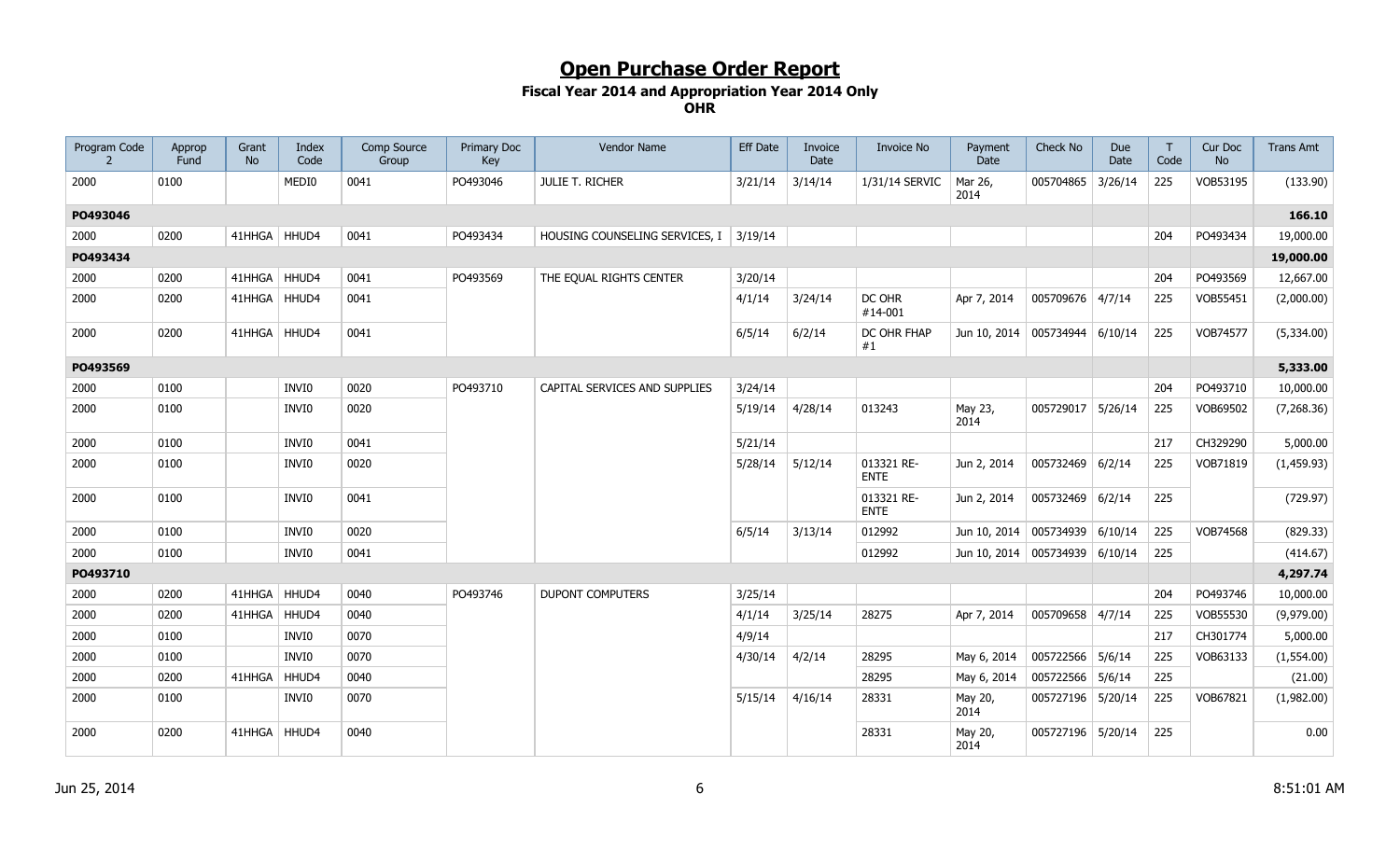| Program Code<br>$\overline{z}$ | Approp<br>Fund | Grant<br><b>No</b> | Index<br>Code     | Comp Source<br>Group | Primary Doc<br>Key | Vendor Name                             | <b>Eff Date</b> | Invoice<br>Date | <b>Invoice No</b> | Payment<br>Date                    | Check No          | Due<br>Date | T<br>Code | Cur Doc<br><b>No</b> | <b>Trans Amt</b> |
|--------------------------------|----------------|--------------------|-------------------|----------------------|--------------------|-----------------------------------------|-----------------|-----------------|-------------------|------------------------------------|-------------------|-------------|-----------|----------------------|------------------|
| 2000                           | 0100           |                    | INVI0             | 0070                 | PO493746           | <b>DUPONT COMPUTERS</b>                 | 5/15/14         | 4/28/14         | 28351             | May 20,<br>2014                    | 005727196         | 5/20/14     | 225       | VOB67822             | (68.00)          |
| 2000                           | 0200           | 41HHGA             | HHUD4             | 0040                 |                    |                                         |                 |                 | 28351             | May 20,<br>2014                    | 005727196 5/20/14 |             | 225       |                      | 0.00             |
| 2000                           | 0100           |                    | INVI0             | 0070                 |                    |                                         | 6/5/14          | 3/28/14         | 28287             | Jun 10, 2014   005734934   6/10/14 |                   |             | 225       | VOB74554             | (488.00)         |
| 2000                           | 0200           | 41HHGA HHUD4       |                   | 0040                 |                    |                                         |                 |                 | 28287             | Jun 10, 2014   005734934   6/10/14 |                   |             | 225       |                      | 0.00             |
| PO493746                       |                |                    |                   |                      |                    |                                         |                 |                 |                   |                                    |                   |             |           |                      | 908.00           |
| 2000                           | 0100           |                    | OVER <sub>0</sub> | 0040                 | PO494575           | <b>DUPONT COMPUTERS</b>                 | 4/9/14          |                 |                   |                                    |                   |             | 204       | PO494575             | 9,999.50         |
| 2000                           | 0100           |                    | OVER <sub>0</sub> | 0040                 |                    |                                         | 4/29/14         | 4/9/14          | 28319             | May 5, 2014                        | 005721973 5/5/14  |             | 225       | VOB63137             | (1,658.00)       |
| 2000                           | 0100           |                    | OVER <sub>0</sub> | 0040                 |                    |                                         |                 | 4/14/14         | 28325             | May 5, 2014                        | 005721973 5/5/14  |             | 225       | VOB63140             | (5,031.00)       |
| 2000                           | 0100           |                    | OVER <sub>0</sub> | 0040                 |                    |                                         |                 | 4/16/14         | 28330             | May 5, 2014                        | 005721973 5/5/14  |             | 225       | VOB63141             | (420.00)         |
| 2000                           | 0100           |                    | OVER <sub>0</sub> | 0040                 |                    |                                         | 4/30/14         | 4/28/14         | 28350             | May 6, 2014                        | 005722566 5/6/14  |             | 225       | VOB64479             | (809.00)         |
| 2000                           | 0100           |                    | OVER <sub>0</sub> | 0040                 |                    |                                         | 5/14/14         | 5/7/14          | 28378             | May 19,<br>2014                    | 005726731 5/19/14 |             | 225       | VOB67823             | (1,238.00)       |
| PO494575                       |                |                    |                   |                      |                    |                                         |                 |                 |                   |                                    |                   |             |           |                      | 843.50           |
| 2000                           | 0200           | 41EJGA             | EQUA4             | 0041                 | PO496402           | <b>KELLY WOODHAM</b>                    | 5/15/14         |                 |                   |                                    |                   |             | 204       | PO496402             | 250.00           |
| PO496402                       |                |                    |                   |                      |                    |                                         |                 |                 |                   |                                    |                   |             |           |                      | 250.00           |
| 2000                           | 0100           |                    | RESE0             | 0041                 | PO496843           | <b>DUPONT COMPUTERS</b>                 | 5/23/14         |                 |                   |                                    |                   |             | 204       | PO496843             | 15,000.00        |
| 2000                           | 0100           |                    | RESE0             | 0041                 |                    |                                         | 6/5/14          | 5/30/14         | 28421             | Jun 10, 2014 005734934 6/10/14     |                   |             | 225       | VOB74552             | (1,775.00)       |
| PO496843                       |                |                    |                   |                      |                    |                                         |                 |                 |                   |                                    |                   |             |           |                      | 13,225.00        |
| 2000                           | 0100           |                    | OVER <sub>0</sub> | 0040                 | PO496854           | CENTRAL AMERICAN RESOURCE CTR   5/23/14 |                 |                 |                   |                                    |                   |             | 204       | PO496854             | 7,500.00         |
| PO496854                       |                |                    |                   |                      |                    |                                         |                 |                 |                   |                                    |                   |             |           |                      | 7,500.00         |
| 2000                           | 0100           |                    | OVER <sub>0</sub> | 0040                 | PO496943           | SILVIA TORRES SIMONETTI                 | 5/28/14         |                 |                   |                                    |                   |             | 204       | PO496943             | 500.00           |
| 2000                           | 0100           |                    | OVER <sub>0</sub> | 0041                 |                    |                                         |                 |                 |                   |                                    |                   |             | 204       |                      | 1,000.00         |
| 2000                           | 0100           |                    | OVER <sub>0</sub> | 0040                 |                    |                                         | 6/5/14          | 5/30/14         | INVOICE #001      | Jun 10, 2014   005734937   6/10/14 |                   |             | 225       | VOB74572             | (166.67)         |
| 2000                           | 0100           |                    | OVER <sub>0</sub> | 0041                 |                    |                                         |                 |                 | INVOICE #001      | Jun 10, 2014   005734937           |                   | 6/10/14     | 225       |                      | (333.33)         |
| 2000                           | 0100           |                    | OVER <sub>0</sub> | 0040                 |                    |                                         | 6/19/14         | 6/18/14         | INVOICE #002      | Jun 24, 2014 005738530             |                   | 6/24/14     | 225       | VOB78581             | (166.67)         |
| 2000                           | 0100           |                    | OVER <sub>0</sub> | 0041                 |                    |                                         |                 |                 | INVOICE #002      | Jun 24, 2014   005738530   6/24/14 |                   |             | 225       |                      | (333.33)         |
| PO496943                       |                |                    |                   |                      |                    |                                         |                 |                 |                   |                                    |                   |             |           |                      | 500.00           |